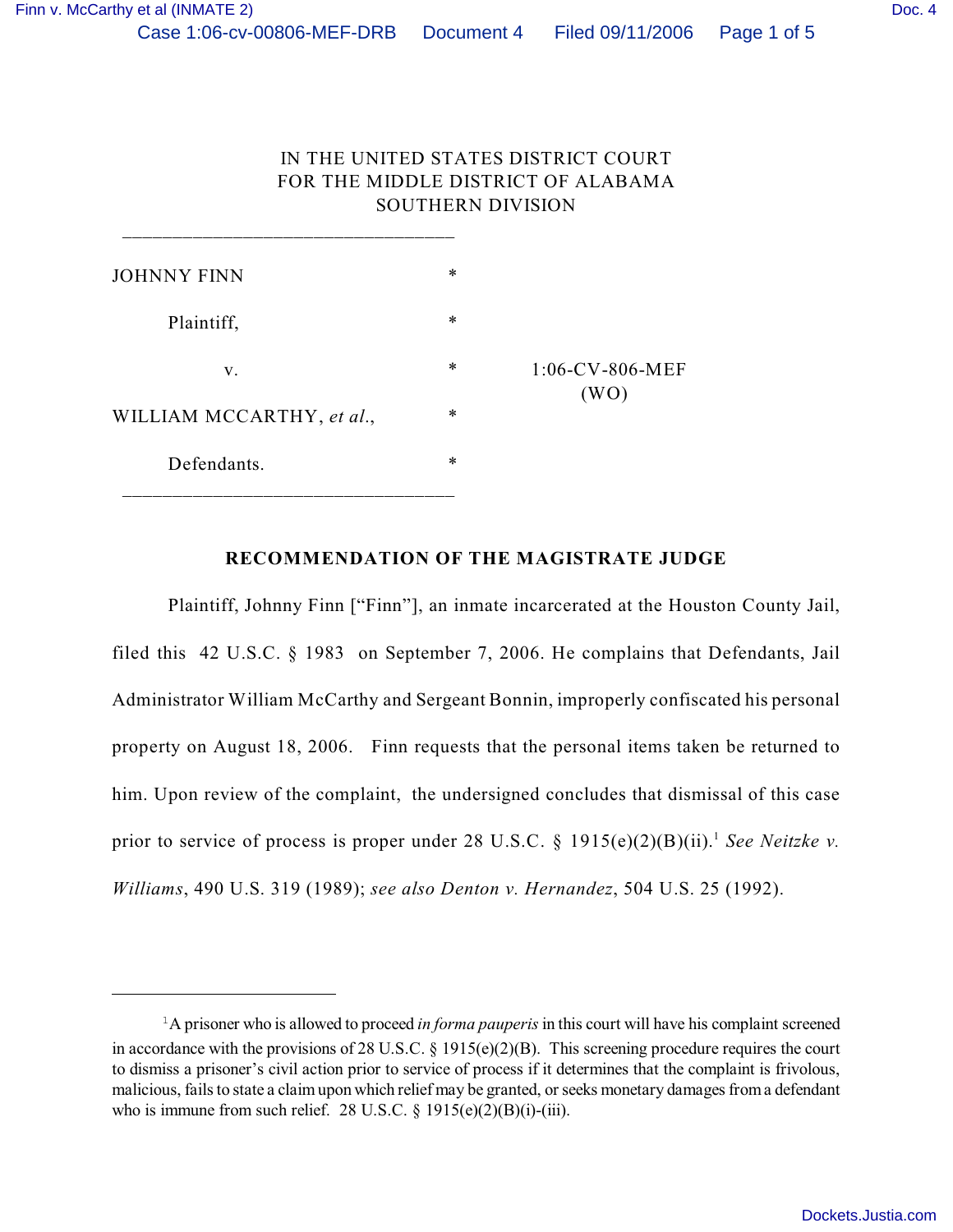#### **I. FACTS**

Finn complains that Defendants improperly confiscated property from his cell during the early morning hours of August 16, 2006. As justification for removing the property, Defendants informed Finn that he could not "run a store" from his cell. Finn contends that there is no rule or regulation in the Inmate Handbook prohibiting inmates from running a store out of their cell or forbidding inmates from leaving their personal property with other inmates upon their departure from the Houston County Jail. According to Finn, the latter scenario accounted for his abundance of personal property. Defendants neither sanctioned nor disciplined Finn for the conduct about which he complains. Finn further states that Defendants gave him back \$25.00. (Doc. No. 1.)

#### **II. DISCUSSION**

The court understands Finn to complain that Defendants' allegedly improper confiscation of his property violated his right to due process. Insofar as Finn's complaint about the allegedly improper confiscation of his property is concerned, the court finds that under no set of facts is he entitled to relief.

> "If the [property from Plaintiff's cell] was not returned because of [Defendants'] negligence, there has been no unconstitutional deprivation of property. *See Daniels v. Williams*, 474 U.S. 327, 106 S.Ct. 662, 88 L.Ed.2d 662 (negligent loss of property does not rise to the level of a constitutional violation.) If [Defendants] intentionally refused to return the [property], plaintiff has not alleged a constitutional violation. In *Hudson v. Palmer* the Court ruled that an 'unauthorized intentional deprivation of property by a state employee does not constitute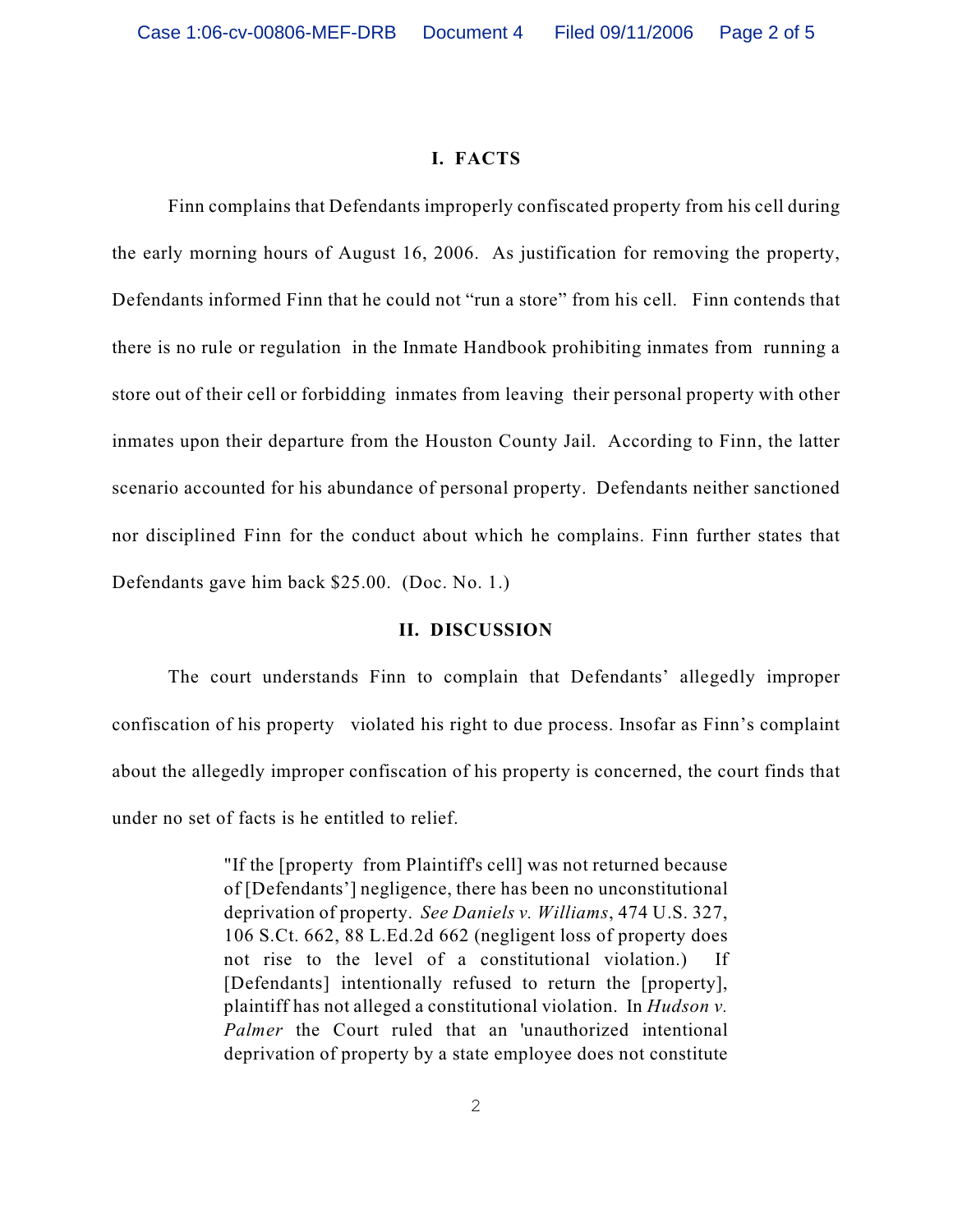a violation of the Due Process Clause . . . if a meaningful postdeprivation remedy for the loss is available.' 104 S.Ct. at 3202, 82 L.Ed.2d at 407. It is essential to [the instant] complaint that it allege that [Defendants] acted without authorization. If [Defendants] w[ere] acting pursuant to authorization, [their] actions would be within the outer perimeter of [their] duties and would not have violated any clearly established constitutional right and therefore [they] would be immune from suit. *See Scheuer v. Rhodes,* 416 U.S. 232, 247-48, 94 S.Ct. 1683, 1691- 92, 40 L.Ed.2d 90 (1974); *Flinn v. Gordon,* 775 F.2d 1551, 1553 (11<sup>th</sup> Cir.1985). Only if the complaint is construed as alleging that [Defendants] w[ere] acting in bad faith outside the scope of [their] duties can it evade the doctrine of official immunity.

*Rodriguez-Mora v. Baker, 792 F.2d 1524, 1527 (11<sup>th</sup> Cir. 1986). See also Holloway v. Walker*, 790 F.2d 1170, 1173-74 ( $5<sup>th</sup> Cir.$  1986) (finding no breach of federally guaranteed constitutional rights, even where a high level state employee intentionally engages in tortuous conduct, as long as the state system as a whole provides due process of law); *Myers v. Klevenhagen*, 97 F.3d 91, 94-95 (5<sup>th</sup> Cir. 1996) ("the *Parratt* [*v. Taylor*, 451 U.S. 527 (1981)]/*Hudson* [*v. Palmer*, 468 U.S. 517 (1984)] doctrine protects the state from liability for failing to provide a pre-deprivation process in situations where it cannot anticipate the random and unauthorized actions of its officers." The complainant bears the burden of establishing that the state's post-deprivation remedy is inadequate).

The State of Alabama, through its Board of Adjustment, provides a meaningful postdeprivation remedy for Plaintiff to seek redress for the loss of his property. *Ala. Code* § 41- 9-60 *et seq*. (1982). In light of this adequate state remedy, Plaintiff's allegation that Defendants violated his due process rights by improperly confiscating his personal property,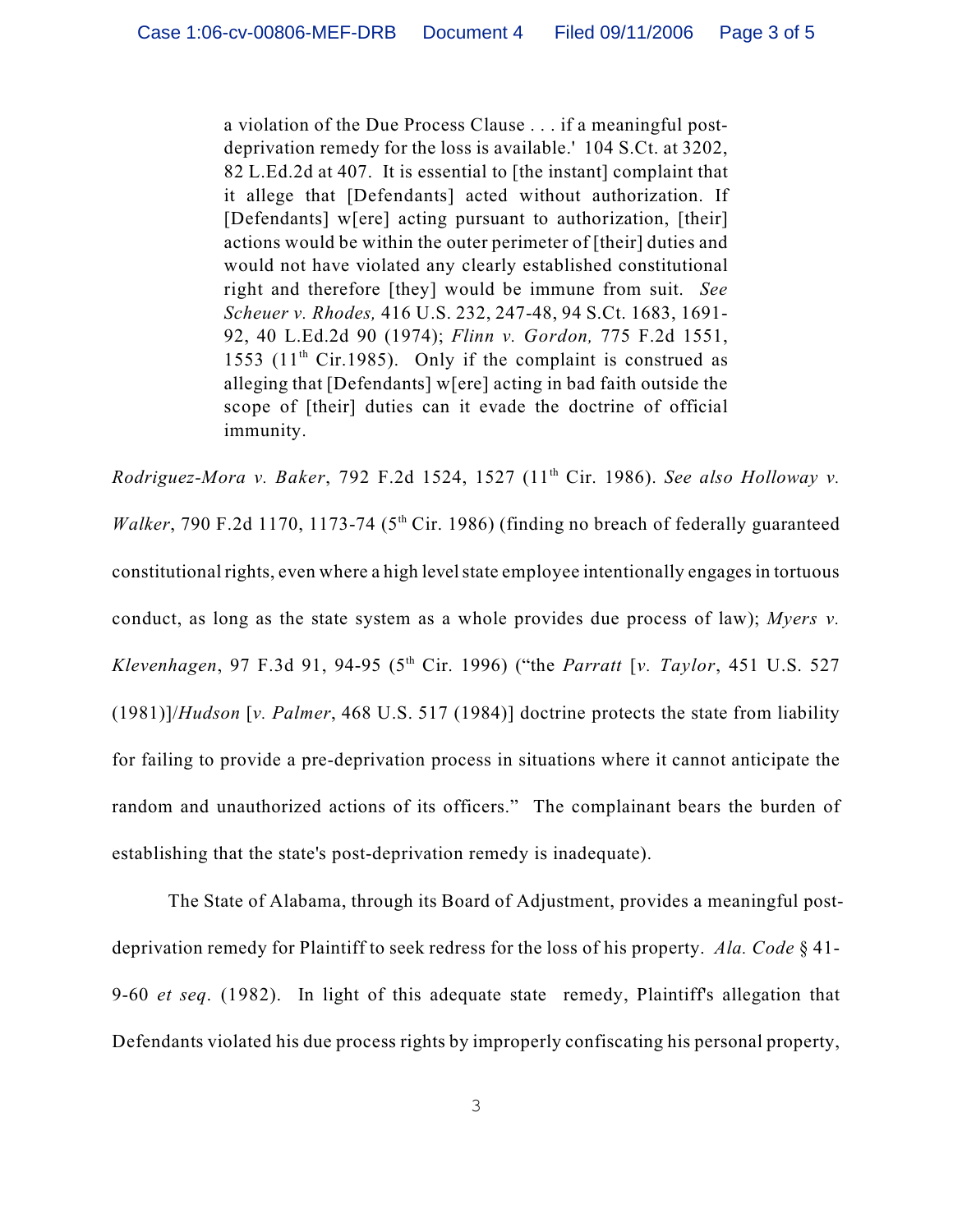whether such was the result of negligence or an intentional act, lacks an arguable basis in the law and is, therefore, subject to dismissal under the provisions of 28 U.S.C. §  $1915(e)(2)(B)(i)$ .

## **III. CONCLUSION**

Accordingly, it is the RECOMMENDATION of the Magistrate Judge that Plaintiff's complaint be DISMISSED with prejudice prior to service of process pursuant to the provisions of 28 U.S.C. § 1915(e)(2)(B)(i).

It is further

ORDERED that the parties are DIRECTED to file any objections to the said Recommendation on or before September 25, 2006. Any objections filed must specifically identify the findings in the Magistrate Judge's Recommendation to which a party objects. Frivolous, conclusive or general objections will not be considered by the District Court. The parties are advised that this Recommendation is not a final order of the court and, therefore, it is not appealable.

Failure to file written objections to the proposed findings and recommendations in the Magistrate Judge's report shall bar the party from a *de novo* determination by the District Court of issues covered in the report and shall bar the party from attacking on appeal factual findings in the report accepted or adopted by the District Court except upon grounds of plain error or manifest injustice. *Nettles v. Wainwright*, 677 F.2d 404 (5<sup>th</sup> Cir. 1982). *See Stein v. Reynolds Securities, Inc., 667 F.2d 33 (11<sup>th</sup> Cir. 1982). See also Bonner v. City of Prichard*, 661 F.2d 1206 (11<sup>th</sup> Cir. 1981) (*en banc*), adopting as binding precedent all of the